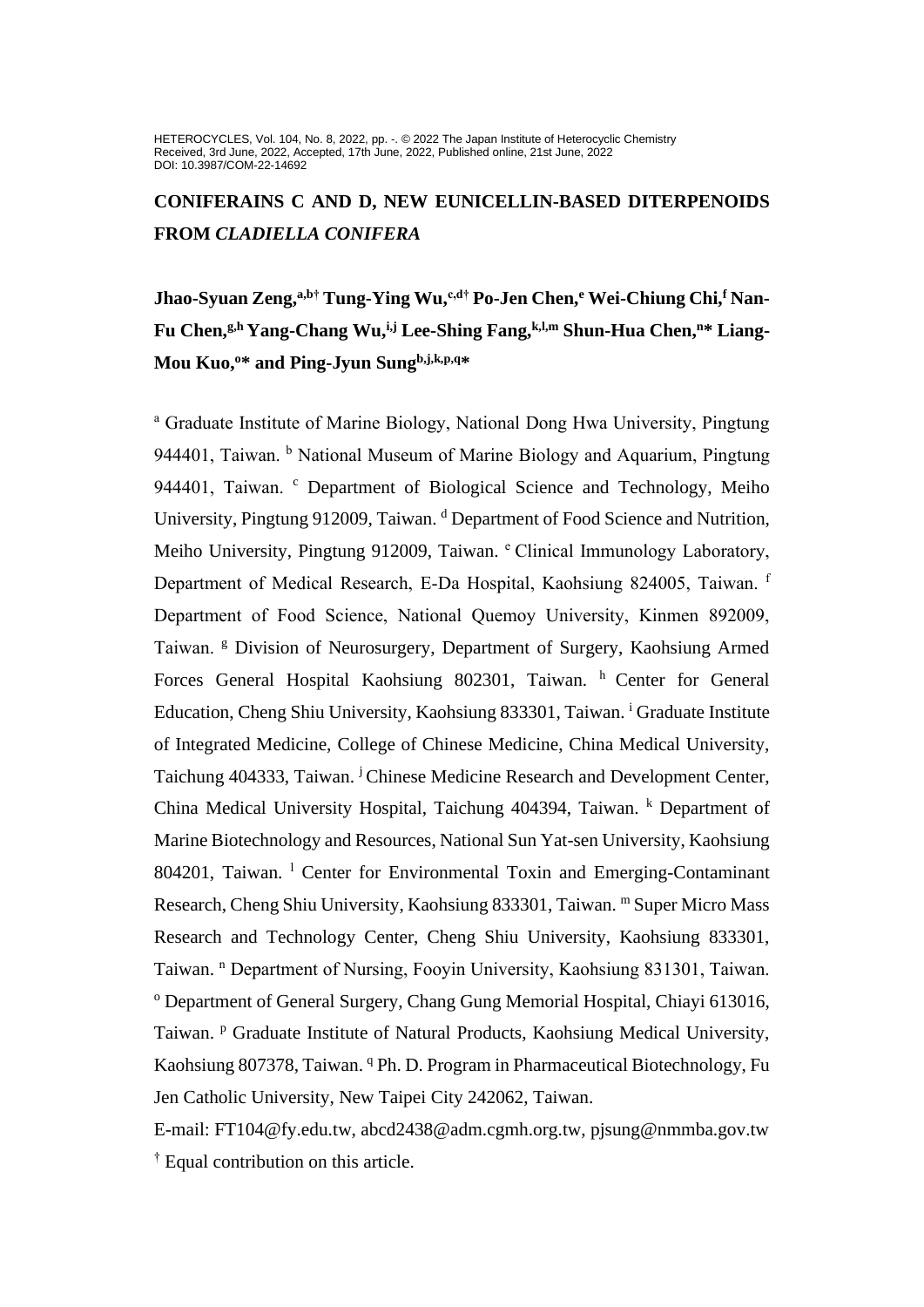**Abstract** – Chemical examination of *Cladiella conifera*, collected in the waters of Taiwan, led to the isolation of two new eunicellin-based diterpenoids, coniferains C (**1**) and D (**2**). The structures of **1** and **2** were established by spectroscopic methods. Eunicellins **1** and **2** were found to promote cell viability in DLD-1 cells at a concentration of 20 μM.

## **INTRODUCTION**

The octocorals belonging to the genus *Cladiella* (family Alcyoniidae) were found to be a rich source of eunicellin-based (2,11-cyclized cembranoid) diterpenoids,<sup>1</sup> and the compounds of this type were found to exhibit extensive biomedical using potentially activities.<sup>2,3</sup> *Cladiella conifera* (Tixier-Durivault, 1943) is one of the representative species found in the shallow reef of Taiwan, $4-7$  an area with high biodiversity at the intersection of Kuroshio current, South China Sea surface current, and Mainland Coastal current, and several interesting eunicellins and butanolide were isolated from this interesting species.<sup>8,9</sup> In the current study, we report herein the isolation, structure determination, and bioactivities of two new eunicellins, coniferains C (**1**) and D (**2**) (Chart 1).



**Chart 1.** Structures of coniferains C (**1**) and D (**2**), krempfielins O (**3**) and N (**4**), klymollin P (**5**), and a picture of *Cladiella conifera*

### **RESULTS AND DISCUSSION**

Coniferain C (1) was obtained as colorless oil and had a molecular formula  $C_{26}H_{42}O_8$  from HRESIMS at  $m/z$  505.27722 (Calcd for  $C_{26}H_{42}O_8 + Na$ , 505.27719) (index of hydrogen deficiency, IHD = 6). Analysis of the  ${}^{1}H$ ,  ${}^{13}C$  NMR (Table 1), HSOC, and HMBC spectra together with the molecular formula, suggested that there must be three exchangeable protons, requiring the presence of three hydroxy groups. From 1Dand 2D-NMR spectra, revealed the presence of an *n*-butyroxy group ( $\delta_H$  1.00, 3H, t, *J* = 7.2 Hz; 1.68, 2H, t,  $J = 7.2$  Hz; 2.50, 1H, dt,  $J = 16.2$ , 7.2 Hz; 2.60, 1H, dt,  $J = 16.2$ , 7.2, Hz/ $\delta$ <sub>C</sub> 14.1, Me; 18.4, CH<sub>2</sub>; 36.7,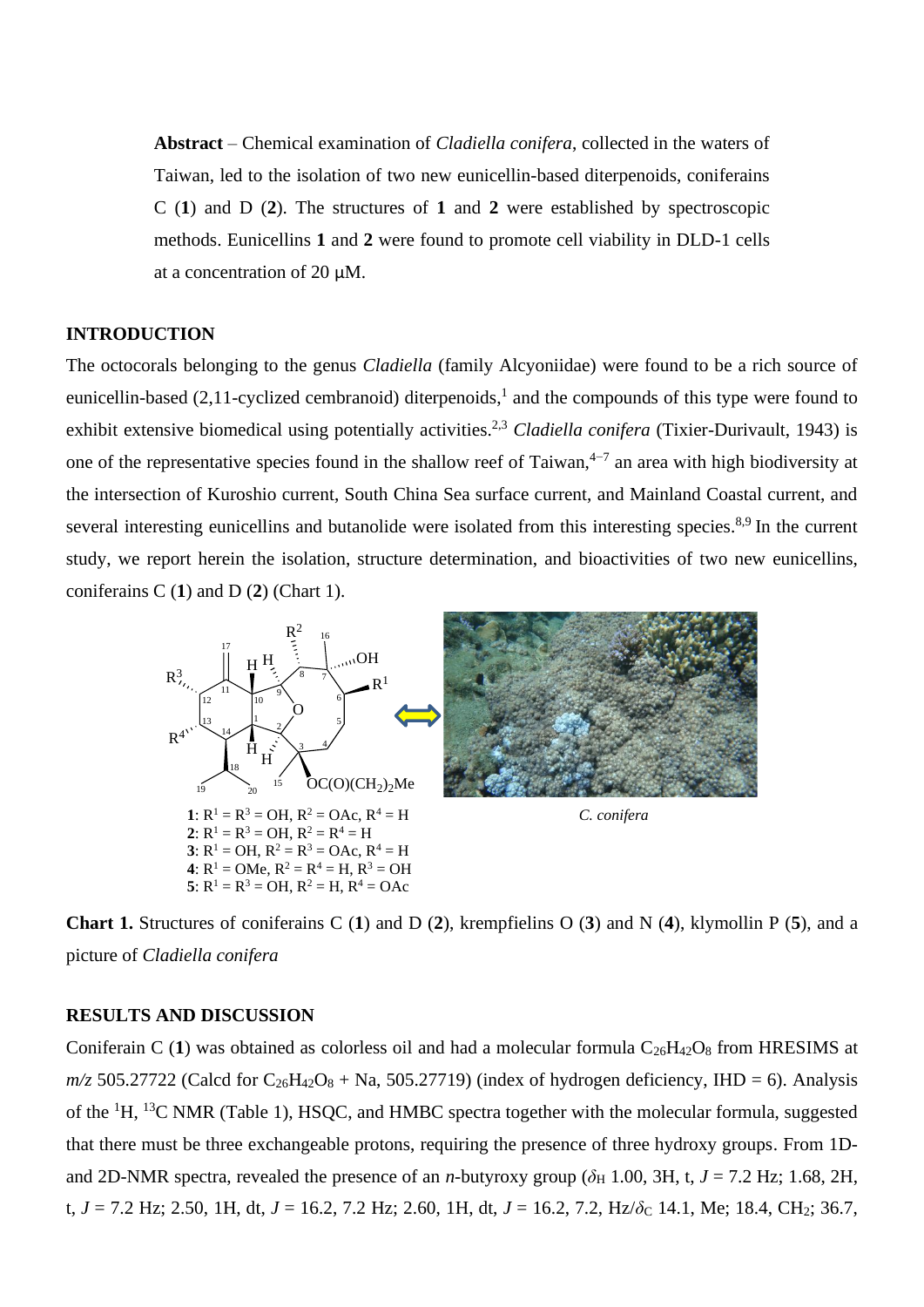CH<sub>2</sub>; 173.1, *n*-butyrate carbonyl), an acetoxy group ( $\delta$ H 2.10, 3H, s/ $\delta$ C 21.4, acetate methyl; 170.7, acetate carbonyl), and an exocyclic carbon-carbon double bond ( $\delta$ H 4.74 and 5.00, each 1H × s, H<sub>2</sub>-17/ $\delta$ <sub>C</sub> 148.4, C-11; 111.9,  $CH_2$ -17), which accounted for three out of six degrees of unsaturation thus required 1 to be a metabolite with three rings. Moreover, signals of two tertiary methyls ( $\delta_H$  1.08, 3H, s/ $\delta_C$  17.9, Me-16;  $\delta_H$ 1.44, 3H, s/ $\delta$ <sub>C</sub> 23.1, Me-15) correlated to oxygenated quaternary carbons, and five oxymethines ( $\delta$ <sub>H</sub> 3.69, 1H, s/ $\delta$ C 91.6, CH-2;  $\delta$ H 4.43, 1H, br s/ $\delta$ C 71.8, CH-12;  $\delta$ H 4.49, 1H, dd,  $J = 9.6$ , 6.6 Hz/ $\delta$ C 80.1, CH-9;  $\delta$ H 4.67, 1H, d,  $J = 6.0$  Hz/ $\delta$ <sub>C</sub> 77.4, CH-6;  $\delta$ <sub>H</sub> 5.22, 1H, d,  $J = 9.6$  Hz/ $\delta$ <sub>C</sub> 79.3, CH-8) were observed. Two methyl doublets at  $\delta_H$  0.99 (3H, d, *J* = 7.2 Hz, H<sub>3</sub>-19) and 0.81 (3H, d, *J* = 7.2 Hz, H<sub>3</sub>-20) were deduced to be from two methyls of an isopropyl group.

|                             | 1                                   |                                | $\overline{2}$               |                                |
|-----------------------------|-------------------------------------|--------------------------------|------------------------------|--------------------------------|
| C/H                         | $\delta_H$ ( <i>J</i> in Hz)        | $\delta c$ , type <sup>a</sup> | $\delta_H$ ( <i>J</i> in Hz) | $\delta c$ , type <sup>a</sup> |
| $\mathbf{1}$                | 2.28 dd (8.4, 8.4)                  | 45.1, CH                       | $2.29 \text{ m}$             | 44.2, CH                       |
|                             | 3.69 s                              | 91.6, CH                       | 3.72 d $(2.4)$               | 90.5, CH                       |
| $\frac{2}{3}$               |                                     | 85.7, C                        |                              | 86.4, C                        |
| $\overline{4}$              | 1.89 <sub>m</sub>                   | $35.6, \mathrm{CH}_2$          | 1.94 ddd $(14.4, 9.6, 1.2)$  | 34.8, CH <sub>2</sub>          |
| 4'                          | 2.64 dd (15.6, 7.2)                 |                                | $2.52$ dd $(14.4, 9.6)$      |                                |
| $5\alpha/\beta$             | $1.65$ m; $1.50$ m                  | 28.7, CH <sub>2</sub>          | $1.68$ m; $1.44$ m           | 30.4, CH <sub>2</sub>          |
| 6                           | 4.67 d $(6.0)$                      | 77.4, CH                       | 4.58 d $(6.6)$               | 79.1, CH                       |
| $\boldsymbol{7}$            |                                     | 79.5, C                        |                              | 76.5, C                        |
| $8\,$                       | 5.22 d $(9.6)$                      | 79.3, CH                       | $1.82 - 1.90$ m              | 45.9, $CH2$                    |
| 9                           | 4.49 dd $(9.6, 6.6)$                | 80.1, CH                       | 4.51 ddd $(10.2, 6.0, 5.4)$  | 79.4, CH                       |
| 10                          | $3.31$ dd $(6.6, 6.6)$              | 49.8, CH                       | $2.90$ dd $(6.6, 6.0)$       | 51.0, CH                       |
| 11                          |                                     | 148.4, C                       |                              | 148.0, C                       |
| 12                          | 4.43 br s                           | 71.8, CH                       | 4.38 br s                    | 70.8, CH                       |
| 13/13'                      | $1.40 \text{ m}$ ; $1.89 \text{ m}$ | $31.5, \mathrm{CH}_2$          | $1.44$ m; $1.88$ m           | 31.1, CH <sub>2</sub>          |
| 14                          | 1.86 <sub>m</sub>                   | 36.2, CH                       | 1.84 m                       | 36.4, CH                       |
| 15                          | 1.44 s                              | 23.1, Me                       | 1.47 s                       | 23.3, Me                       |
| 16                          | 1.08 s                              | 17.9, Me                       | 1.16s                        | 22.6, Me                       |
| 17a/b                       | $5.00$ s; 4.74 s                    | 111.9, CH <sub>2</sub>         | 5.06 s; 4.88 s               | 111.9, CH                      |
| 18                          | $1.82 \text{ m}$                    | 28.9, CH                       | $1.82 \text{ m}$             | 28.9, CH                       |
| 19                          | 0.99 d(7.2)                         | 21.7, Me                       | 1.00 d(6.6)                  | 21.9, Me                       |
| 20                          | 0.81 d(7.2)                         | 15.8, Me                       | $0.84$ d $(6.6)$             | 16.4, Me                       |
| $n\text{-}OC(O)Pr\text{-}3$ |                                     | 173.1, C                       |                              | 172.3, C                       |
|                             | 2.49 dt (16.2, 7.2)                 | 36.7, CH <sub>2</sub>          | 2.32 dt $(16.2, 7.2)$        | 37.4, CH <sub>2</sub>          |
|                             | 2.62 dt $(16.2, 7.2)$               |                                | $2.25$ dt $(16.2, 7.2)$      |                                |
|                             | 1.68 sext $(7.2)$                   | 18.4, CH <sub>2</sub>          | $1.67$ sext $(7.2)$          | 18.4, CH <sub>2</sub>          |
|                             | 1.00 t(7.2)                         | 13.5, Me                       | 0.98 t(7.2)                  | 13.7, Me                       |
| OAc-8                       |                                     | 170.7, C                       |                              |                                |
|                             | 2.10 s                              | 21.4, Me                       |                              |                                |

**Table 1.** <sup>1</sup>H (600 MHz, CDCl<sub>3</sub>) and <sup>13</sup>C (150 MHz, CDCl<sub>3</sub>) NMR data for eunicellins **1** and **2** 

 $\overline{c}$  Multiplicity deduced by HSQC, HMBC, and DEPT spectra.

The <sup>1</sup>H<sup>-1</sup>H COSY spectrum of **1** identified the separate proton spin systems among H<sub>2</sub>-4/H<sub>2</sub>-5/H-6, H-9/H-10/H-1/H-14/H2-13/H-12, H-14/H-18/H3-19, and H-18/H3-20 (Figure 1a). These data, together with the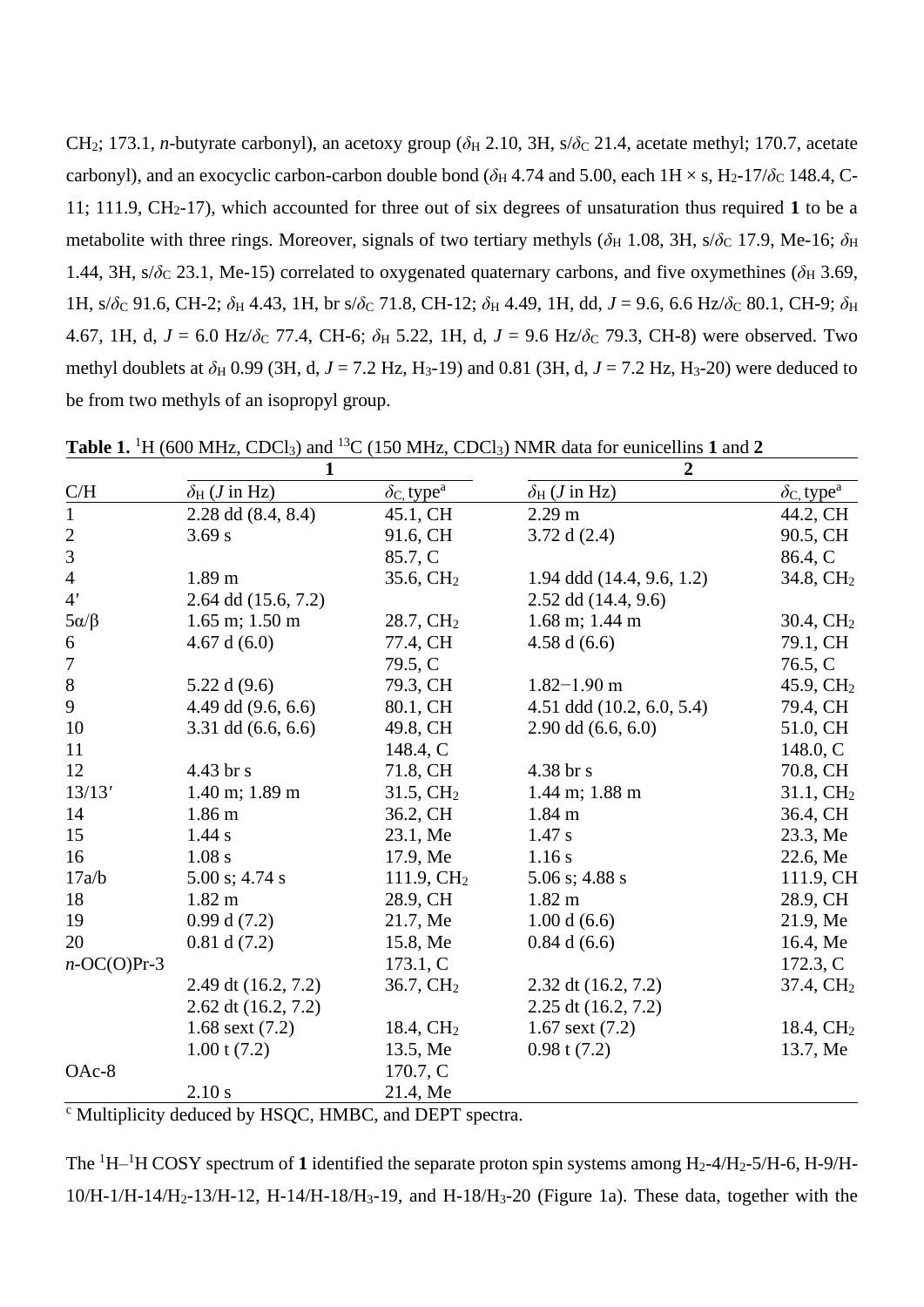key <sup>2</sup>*J*- or <sup>3</sup>*J*-<sup>1</sup>H<sup>-13</sup>C long-range HMBC correlations between protons and non-protonated carbons such as H-2, H<sub>2</sub>-4, H-5' ( $\delta$ H 1.65) to C-3; H-5 ( $\delta$ H 1.50) to C-7; and H-10 to C-11, permitted elucidation of the major carbon skeleton of **1** (Figure 1a). An exocyclic carbon-carbon double bond at C-11 was confirmed by the HMBC from H<sub>2</sub>-17 to C-10 and C-12. An HMBC correlation from the oxymethine proton at  $\delta_H$  5.22 (H-8), to the acetate carbonyl at  $\delta_c$  170.7, placed the acetoxy group on C-8. Furthermore, an HMBC correlation from the oxymethine proton H-2 ( $\delta$ H 3.69) to an oxygen-containing methine at  $\delta$ C 80.1 (CH-9) suggested the presence of a C-2/9 ether linkage in **1** for forming a tetrahydrofuran ring located between C-2 and C-9. The *n*-butyroxy group was positioned at C-3, an oxygenated quaternary carbon, as indicated by analysis of key <sup>13</sup>C NMR signal resonating at  $\delta$ c 85.7. Since five of the eight oxygen atoms and four of the seven oxygenated carbons were accounted for by two esters and a tetrahydrofuran moiety; the remaining oxygen atoms must be presented at C-6, C-7, and C-12 as hydroxy groups.



**Figure 1.** (a) Key COSY, HMBC, and (b) stereoview of **1** and calculated distances (Å) between selected protons with key NOESY correlations

Based on previous surveys, all the naturally occurring eunicellins have the H-1 is *cis* to H-10, and these two protons are assigned as β-oriented in eunicellin-based diterpenoids.10,11 The relative configuration of **1** was elucidated from the interactions observed in a NOESY experiment, CS Chem3D Model, and that obtained from vicinal protons coupling constant analysis. In the NOESY experiment of **1** (Figure 1b), correlations of H-1 with H-10 and H3-20 indicate that H-1, H-10, and the isopropyl group were situated on the same face. They were assigned as β-protons, as H-14 was α-oriented. H-2 showed a correlation with H3-15 with no coupling found between H-1 and H-2, indicating that the dihedral angle between H-1/H-2 is approximately 90° and H-2 and Me-15 should be α-oriented at C-2 and C-3, respectively. H-8 exhibited cross peaks with H-10, one of the methylene protons ( $\delta_H$  1.50) at C-5, and H<sub>3</sub>-16, but not with H-9 and H-6, showing that these protons are β-oriented and the oxymethine protons at C-6 and C-9, acetoxy group at C-8, and hydroxy group at C-7, are α-oriented, respectively. A large coupling constant (*J*) of 9.6 Hz was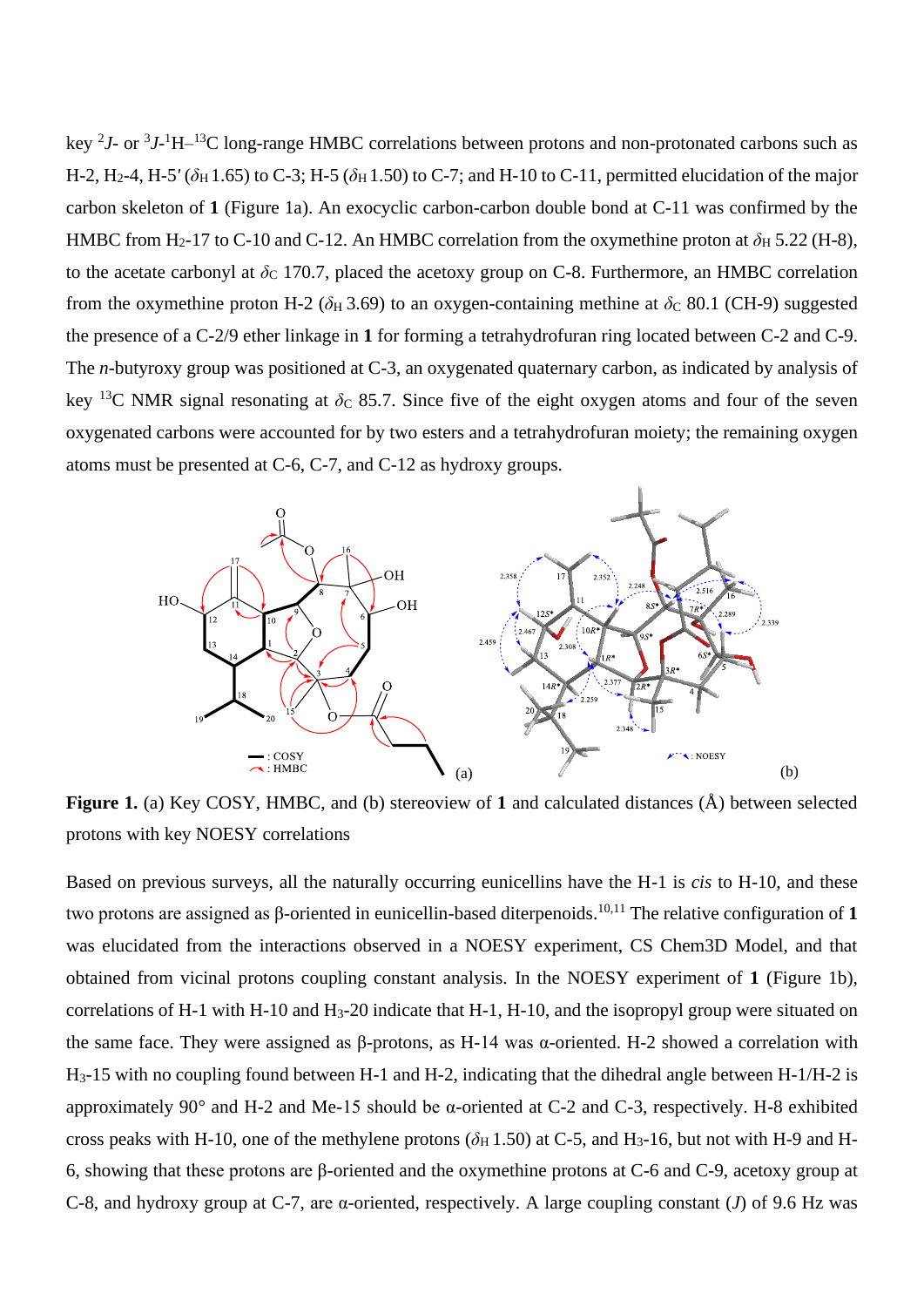noted between H-8 and H-9, showing that the plane between H-8 and H-9 have a dihedral angle of about 180° and demonstrating the α-orientation of H-9. In the methylenecyclohexane moiety of **1**, H-12 exhibited correlations to both H-13 $\alpha$ /β and one of the olefin methylene proton ( $\delta$ H 5.00, H-17a), revealing that the hydroxy group at C-12 is placed on the axial-down direction in the six-membered ring and assigned as αoriented. Based on the above findings, the structure, including the relative configuration of **1**, was determined and the chiral carbons of **1** were assigned as (1*R*\*,2*R*\*,3*R*\*,6*S*\*,7*R*\*,8*S*\*,9*S*\*,10*R*\*,12*S*\*,14*R*\*). It was found that the spectroscopic data of **1** were similar to those of a known eunicellin, krempfielin O (**3**) (Chart 1), that was isolated from a Taiwanese soft coral *Cladiella krempfi*, <sup>12</sup> except that the signals corresponding to an acetoxy group at C-12 in **3** were replaced by a hydroxy group in **1**. On the basis of the above observations, eunicellin **1** was found to be the 12-*O*-deacetyl derivative of **3**.

Coniferain D (2) has the molecular formula  $C_{24}H_{40}O_6$  as determined by HRESIMS at  $m/z$  447.27152 (Calcd for  $C_{24}H_{40}O_5$  + Na, 447.27171) (IHD = 5). It was observed that the spectroscopic data of 2 resembled those of **1**. The NMR spectra revealed that the signals corresponding to the C-8 oxymethine in **1** ( $\delta$ <sub>H</sub> 5.22, 1H, d,  $J = 9.6$  Hz/ $\delta$ <sub>C</sub> 79.3, CH-8) were replaced by those of an aliphatic methylene in **2** ( $\delta$ <sub>H</sub> 1.82–1.90, 2H, m/ $\delta$ <sub>C</sub> 45.9, CH2-8) (Table 1). Interpretation of the 2D NMR spectroscopic data of **2** confirmed the above elucidation, and thus established the planar structure (Figure 2a). The configurations of stereogenic centers in **2** were assigned as (1*R*\*,2*R*\*,3*R*\*,6*S*\*,7*S*\*,9*R*\*,10*R*\*,12*S*\*,14*R*\*), same as those in **1**, according to the NOESY spectrum (Figure 2b). Thus, the structure of **2** was confirmed, and this compound was named coniferain D. It was found that the NMR data of **2** were similar with those of known eunicellin analogues, krempfielin N  $(4)^{12}$  and klymollin P  $(5)^{13}$  (Chart 1), except that the signals corresponding to the methoxy group at C-6 in **4** were replaced by a hydroxy group in **2**; and the acetoxy group at C-13 in **5** were replaced by a proton in **2**, respectively. Thus, coniferain D (**2**) was found to be the 6-*O*-demethyl derivative of **4** and the 13-deacetoxy derivative of **5**, respectively.



**Figure 2.** (a) Key COSY, HMBC, and (b) stereoview of **2** and calculated distances (Å) between selected protons with key NOESY correlations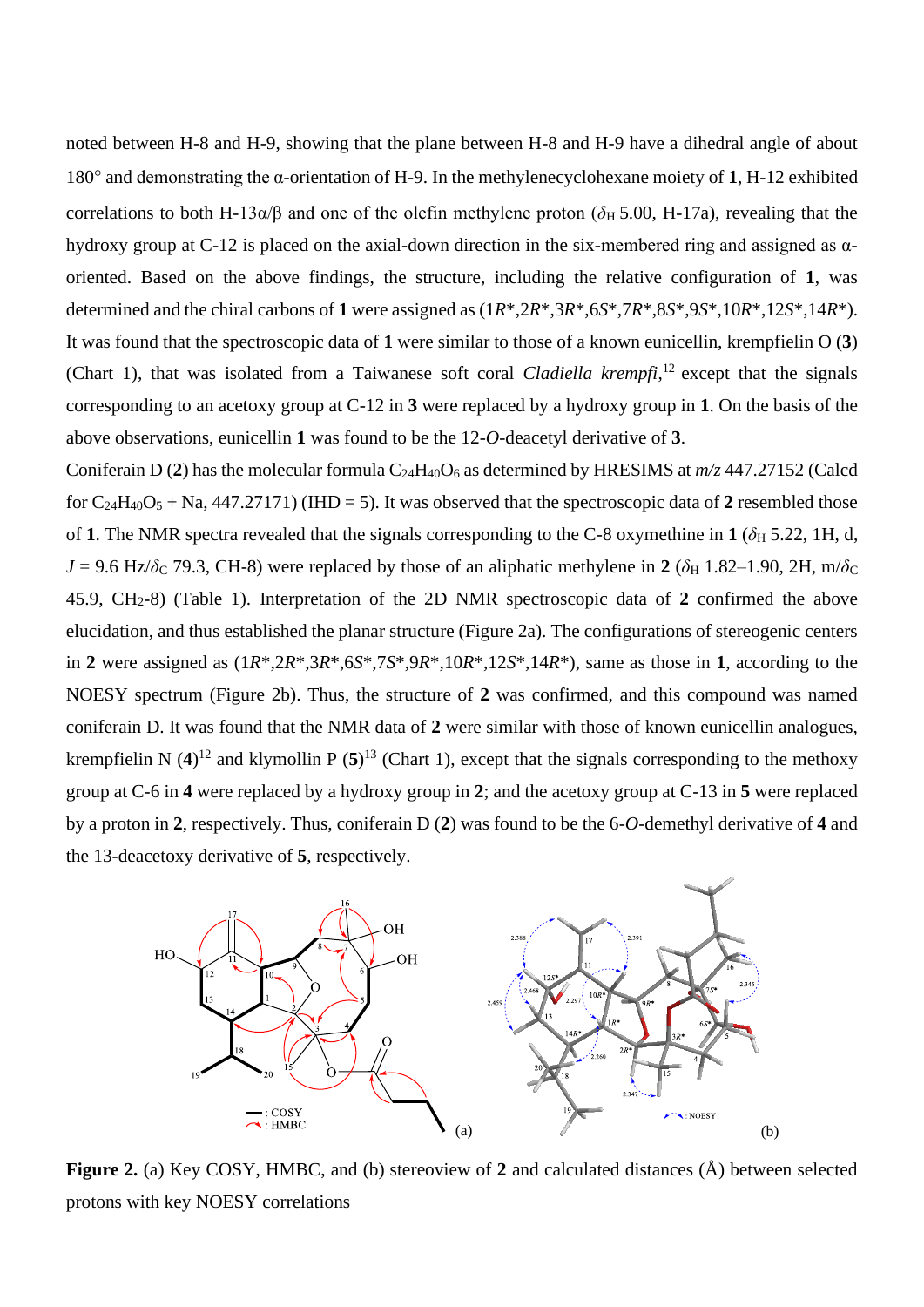|                                                                                           | $HT-29$                                                                                                                                                                                                                                                                                                                                                |      | DLD-1                                                       |                                          |  |  |  |
|-------------------------------------------------------------------------------------------|--------------------------------------------------------------------------------------------------------------------------------------------------------------------------------------------------------------------------------------------------------------------------------------------------------------------------------------------------------|------|-------------------------------------------------------------|------------------------------------------|--|--|--|
| Compounds                                                                                 | Viability $%$ $^{\circ}$ $^{\circ}$ $^{\circ}$ $^{\circ}$ $^{\circ}$ $^{\circ}$ $^{\circ}$ $^{\circ}$ $^{\circ}$ $^{\circ}$ $^{\circ}$ $^{\circ}$ $^{\circ}$ $^{\circ}$ $^{\circ}$ $^{\circ}$ $^{\circ}$ $^{\circ}$ $^{\circ}$ $^{\circ}$ $^{\circ}$ $^{\circ}$ $^{\circ}$ $^{\circ}$ $^{\circ}$ $^{\circ}$ $^{\circ}$ $^{\circ}$ $^{\circ}$ $^{\circ$ |      | Viability (%)                                               | <sup>a</sup> IC <sub>50</sub> ( $\mu$ M) |  |  |  |
|                                                                                           | $92.11 \pm 3.78$                                                                                                                                                                                                                                                                                                                                       | > 20 | $158.81 \pm 3.69***$                                        | >20                                      |  |  |  |
| $\mathbf{2}$                                                                              | $95.29 \pm 1.58$                                                                                                                                                                                                                                                                                                                                       | >20  | $145.77 \pm 7.12***$                                        | >20                                      |  |  |  |
| <b>DMSO</b>                                                                               | $100.00 \pm 1.52$                                                                                                                                                                                                                                                                                                                                      | >20  | $100.00 \pm 2.10$                                           | >20                                      |  |  |  |
| Percentage of cell viability of 20 $\mu$ M for 72 h. Resultls are expressed as mean $\pm$ |                                                                                                                                                                                                                                                                                                                                                        |      |                                                             |                                          |  |  |  |
|                                                                                           |                                                                                                                                                                                                                                                                                                                                                        |      | $SEM (n = 3)$ ***p < 0.001 compared with DMSO (0.1%) group. |                                          |  |  |  |

**Table 2.** Effects of compounds **1** and **2** on cell viability in HT-29 and DLD-1 tumor cells

with DMSO (0.1%*)* group. <sup>a</sup>Concentration necessary for 50% inhibition  $(IC_{50})$ .

The bioactivities of eunicellins **1** and **2** against human colorectal adenocarcinoma cell lines HT-29 and DLD-1 were investigated. The results are shown in Table 2. These two compounds did not exhibit cytotoxic effect but did promote cell viability in DLD-1 cells. It indicated that eunicellins **1** and **2** may be used in the future for regenerative medicine applications including neurodegeneration and bond regeneration.

# **EXPERIMENTAL**

**General Experimental Procedures.** Optical rotations were measured using a JASCO P-1010 digital polarimeter. IR spectra were measured on a Thermo Scientific Nicolet iS5 FT-IR spectrophotometer. NMR spectra were taken on a 600 MHz Jeol NMR (model ECZ600R) spectrometer operating at 600 MHz for <sup>1</sup>H and 150 MHz for <sup>13</sup>C in CDCl<sub>3</sub> using the residual CHCl<sub>3</sub> signal ( $\delta$ <sub>H</sub> 7.26 ppm) and CDCl<sub>3</sub> ( $\delta$ <sub>C</sub> 77.1 ppm) as the internal standard for <sup>1</sup>H and <sup>13</sup>C NMR, respectively; coupling constants (*J*) are given in Hz. ESIMS and HRESIMS were recorded using a Bruker APEX II FTMS system. Column chromatography was carried out with silica gel (60–230 mesh, Merck) or Sephadex LH-20 (GE, Healthcare). TLC was performed on plates coated with silica gel 60 with fluorescent indicator  $UV_{254}$  (0.20 mm, Macherey-Nagel) and/or RP-18  $W/UV_{254}$  (0.15 mm, Macherey-Nagel), and then visualized by spraying with 10%  $H_2SO_4$  and heating on a hot plate. Reverse-phase HPLC (RP-HPLC) was performed using a system comprising a pump (L-2130, Hitachi), a photodiode array detector (L-2455, Hitachi), an injection port (Rheodyne, 7725), and reversephase columns (Luna 5 µm, C18(2) 100 Å AXIA Packed,  $250 \times 21.2$  mm; Phenomenex; Supelco Ascentis C18 Cat #:581343-U,  $250 \times 10$  mm, 5 µm).

**Animal Material.** Specimens of *Cladiella conifera* used for this study were collected in May 2017 by hand with SCUBA divers off the coast of Penghu Archipelago, Taiwan (N.23.15.203, E119.30.725). A voucher specimen was deposited in the National Museum of Marine Biology & Aquarium, Taiwan (NMMBA-TW-SC-2017–0504). The coral specimen was identified as *Cladiella conifera* (Tixier-Durvault, 1943) based on its morphology and micrographs of the coral sclerites.4−7

**Extraction and Isolation.** *Cladiella confiera* (171.4 g fresh weight) was collected and freeze-dried. The coral material (58.8 g, dry weight) was minced and extracted exhaustively with a mixture of  $CH_2Cl_2$  and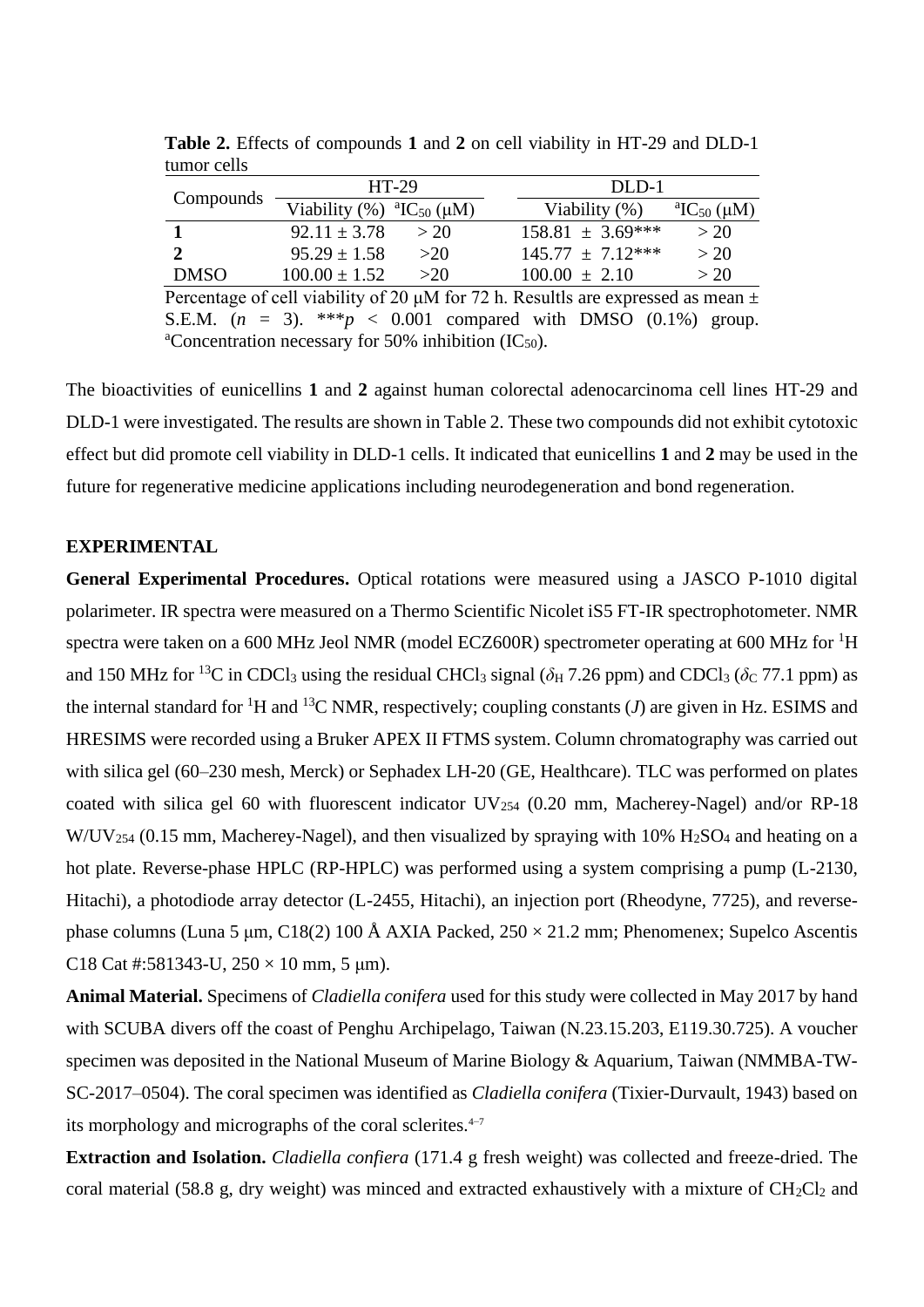MeOH (1:1). The extract (6.6 g) was partitioned between EtOAc and H<sub>2</sub>O, then the EtOAc layer (3.9 g) was subjected to column chromatography on silica gel (Si. C.C.), and eluted with a gradient solvent system of *n*-hexane, *n*-hexane and EtOAc mixtures, and acetone of increasing polarity to yield 13 sub-fractions A~M. Fraction M was subjected to Sephadex LH-20 with an isocratic solvent system of  $CH_2Cl_2/MeOH$ (1:1) to afford 6 sub-fractions M1~M6. Fraction M5 was separated by RP-HPLC, using an isocratic solvent system of a MeOH/H<sub>2</sub>O mixture (73:27; flow rate  $= 5.0$  mL/min) to afford 1 (0.6 mg) and 2 (0.9 mg), respectively.

**Coniferain C** (1): colorless oil;  $[\alpha]_D - 8$  (*c* 0.03, CHCl<sub>3</sub>); <sup>1</sup>H (CDCl<sub>3</sub>, 600 MHz) and <sup>13</sup>C (CDCl<sub>3</sub>, 150 MHz) NMR data, see Table 1; ESIMS  $m/z$  505 (M + Na)<sup>+</sup>; HRESIMS  $m/z$  505.27722 (Calcd for C<sub>26</sub>H<sub>42</sub>O<sub>8</sub> + Na, 505.27719).

**Coniferain D** (2): colorless oil;  $[\alpha]_D +21$  (*c* 0.05, CHCl<sub>3</sub>); <sup>1</sup>H (CDCl<sub>3</sub>, 600 MHz) and <sup>13</sup>C (CDCl<sub>3</sub>, 150 MHz) NMR data, see Table 1; ESIMS  $m/z$  447 (M + Na)<sup>+</sup>; HRESIMS  $m/z$  447.27152 (Calcd for C<sub>24</sub>H<sub>40</sub>O<sub>6</sub>  $+$  Na, 447.27171).

*In Vitro* **Cytotoxicity Assay.** The cytotoxicity assay used in this study was performed as described in previous publications.14,15

### **ACKNOWLEDGEMENTS**

The authors are grateful to Chao-Lien Ho and Hsiao-Ching Yu, of the High Valued Instrument Center, National Sun Yat-sen University, for obtaining the NMR (NMR 001100) and mass (MS 000600) spectra (MOST 111-2731-M-110-001). This work was mainly funded by grants from the National Museum of Marine Biology and Aquarium; the Ministry of Science and Technology (Grant Nos MOST 107-2320-B-291-001-MY3, 109-2320-B-276-001-MY2, 109-2320-B-291-001-MY3, 110-2320-B-182A-011, and 110- 2314-B-242-003); and Chang Gung Memorial Hospital (CMRPG6J0143 and CMRPG6L0311), Taiwan, awarded to Tung-Ying Wu, Shun-Hua Chen, Liang-Mou Kuo, and Ping-Jyun Sung. All funding is gratefully acknowledged.

### **REFERENCES**

- 1. P. Radhika, *Biochem. Syst. Ecol.*, 2006, **34**, 781.
- 2. P. Bernardelli and L. A. Paquette, *Heterocycles*, 1998, **49**, 531.
- 3. O. M. Cóbar, *Nat. Prod. Res.*, 2009, **23**, 26.
- 4. Y. Benayahu, L. P. van Ofwegen, C.-F. Dai, M.-S. Jeng, K. Soong, A. Shlagman, S. W. Du, P. Hong, N. H. Imam, A. Chung, T. Wu, and C. S. McFadden, *Zool. Stud.*, 2018, **57**, 50.
- 5. C.-F. Dai and C.-H. Chin, 'Octocoral Fauna of Dongsha Atoll', Marine National Park Headquarters, Kaohsiung, 2017, pp. 64−65.